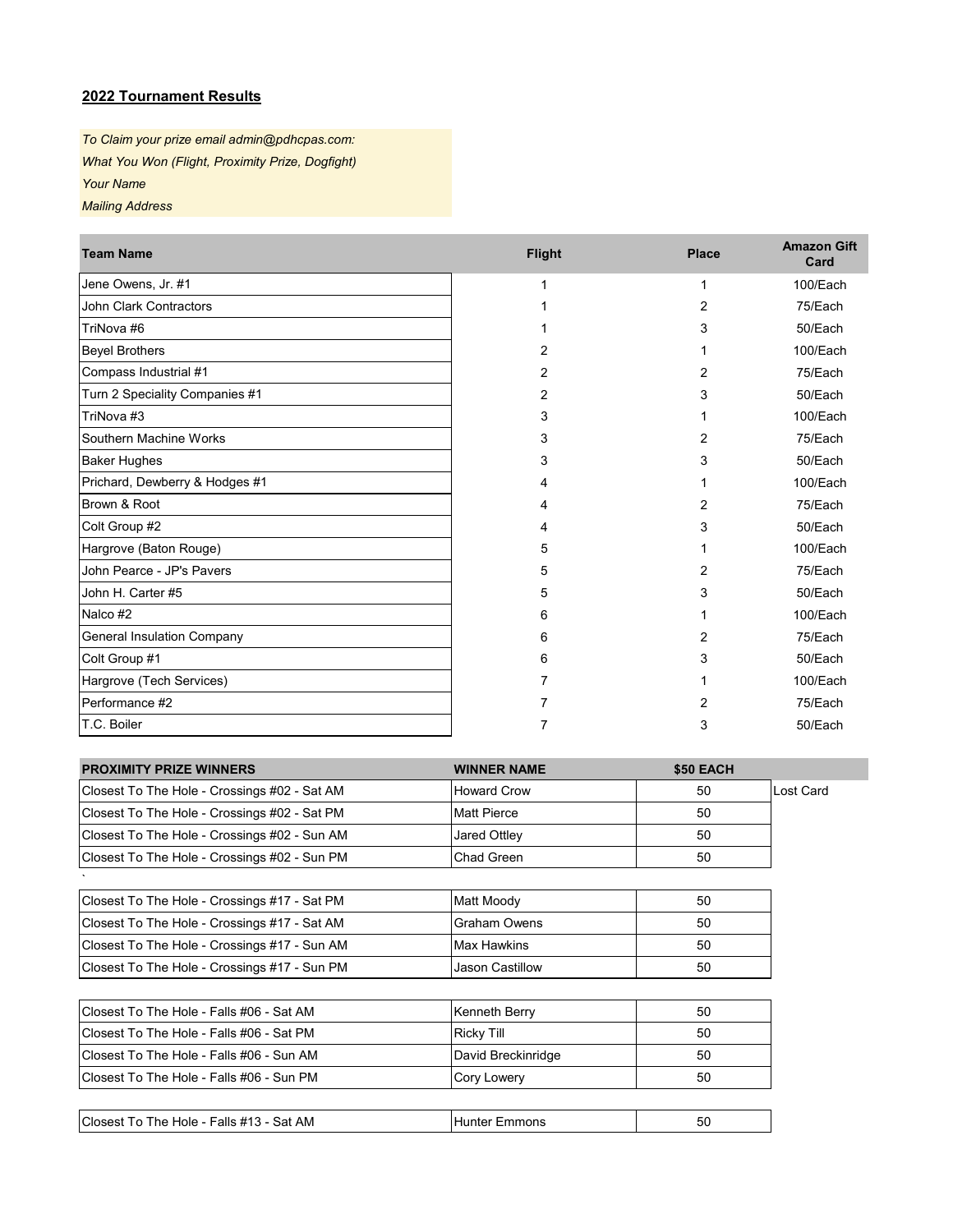| Closest To The Hole - Falls #13 - Sat PM   | <b>Mike Cooney</b>         | 50 |           |
|--------------------------------------------|----------------------------|----|-----------|
| Closest To The Hole - Falls #13 - Sun AM   | <b>Fred Reudfrey</b>       | 50 |           |
| Closest To The Hole - Falls #13 - Sun PM   | Corey Bryan                | 50 |           |
|                                            |                            |    |           |
| Longest Drive - Crossings #01 - Sat AM     | Dalton Owens               | 50 |           |
| Longest Drive - Crossings #01 - Sat PM     | <b>Brian Raupp</b>         | 50 |           |
| Longest Drive - Crossings #01 - Sun AM     | Morgan Autery              | 50 |           |
| Longest Drive - Crossings #01 - Sun PM     | Jason Foster               | 50 |           |
|                                            |                            |    |           |
| Longest Drive - Crossings #13 - Sat AM     | Nate Wharton               | 50 |           |
| Longest Drive - Crossings #13 - Sat PM     | Matt Moody                 | 50 |           |
| Longest Drive - Crossings #13 - Sun AM     | Kyle Harding               | 50 |           |
| Longest Drive - Crossings #13 - Sun PM     | Jason Castillow            | 50 |           |
|                                            |                            |    |           |
| Longest Drive - Falls #07 - Sat AM         | Nick Zelenks               | 50 |           |
| Longest Drive - Falls #07 - Sat PM         | Joe Stadick                | 50 |           |
| Longest Drive - Falls #07 - Sun AM         | Jake Lanefski              | 50 |           |
| Longest Drive - Falls #07 - Sun PM         | Wayne Emanuel              | 50 |           |
|                                            |                            |    |           |
| Longest Drive - Falls #08 - Sat AM         | <b>Rod Sanders</b>         | 50 | Lost Card |
| Longest Drive - Falls #08 - Sat PM         | Jason Skinner              | 50 |           |
| Longest Drive - Falls #08 - Sun AM         | Jimmy Coody (MMR)          | 50 |           |
| Longest Drive - Falls #08 - Sun PM         | <b>Stacy Cotie</b>         | 50 |           |
| Longest Putt Made - Crossings #05 - Sat AM | <b>Brett Martin</b>        | 50 |           |
| Longest Putt Made - Crossings #05 - Sat PM | JJ Lindsey                 | 50 |           |
| Longest Putt Made - Crossings #05 - Sun AM | <b>Ricky Till</b>          | 50 |           |
| Longest Putt Made - Crossings #05 - Sun PM | Loyal Parker               | 50 |           |
|                                            |                            |    |           |
| Longest Putt Made - Crossings #15 - Sat AM | <b>Dalton Owens</b>        | 50 |           |
| Longest Putt Made - Crossings #15 - Sat PM | David Empfield             | 50 |           |
| Longest Putt Made - Crossings #15 - Sun AM | David Jones                | 50 |           |
| Longest Putt Made - Crossings #15 - Sun PM | <b>Grey Davis</b>          | 50 |           |
|                                            |                            |    |           |
| Longest Putt Made - Falls #05 - Sat PM     | Jason Castillow            | 50 |           |
| Longest Putt Made - Falls #05 - Sat PM     | Ashley Woodard             | 50 |           |
| Longest Putt Made - Falls #05 - Sun AM     | Patrick Smith              | 50 |           |
| Longest Putt Made - Falls #05 - Sun PM     | <b>Thomas Shepherd</b>     | 50 |           |
|                                            |                            |    |           |
| Longest Putt Made - Falls #15 - Sat AM     | Chad Green                 | 50 | Lost Card |
| Longest Putt Made - Falls #15 - Sat PM     | Ryan Hughes (Equip. Share) | 50 |           |
| Longest Putt Made - Falls #15 - Sun AM     | Dabbie Dobson              | 50 |           |
| Longest Putt Made - Falls #15 - Sun PM     | Mike Cooney                | 50 |           |

\*\*Lost cards were awarded by random draw